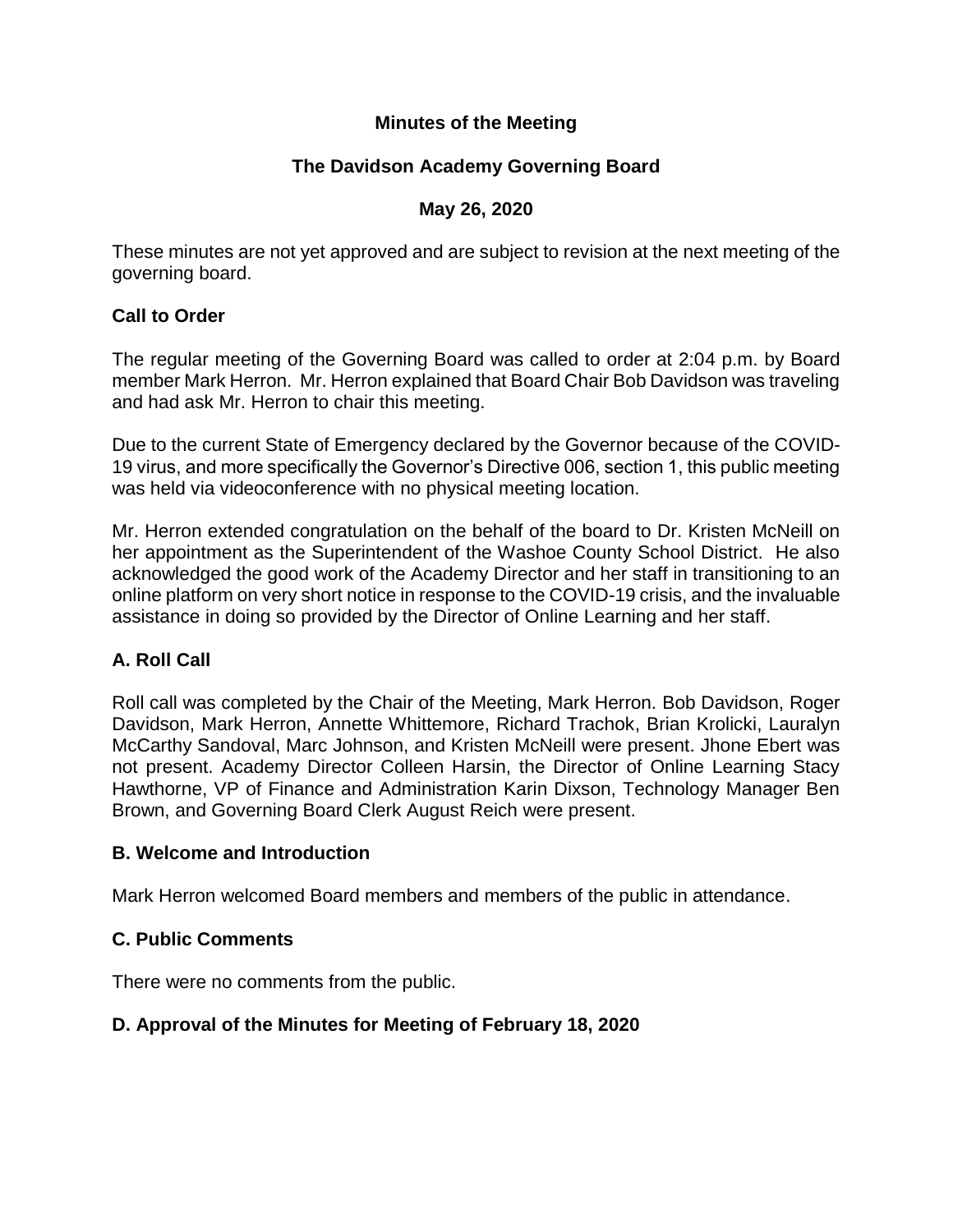Mark Herron requested approval of the minutes for the meeting of February 18, 2020 under Tab 1 of the Board books. Motion was made and seconded for approval of the minutes as submitted, there was no discussion and the motion carried unanimously.

### **E. Approval of Agenda**

Mark Herron requested approval of the Agenda as submitted to the Board. Motion was made and seconded for approval of the meeting Agenda. There was no discussion and the motion carried unanimously.

### **F. Reports**

#### **1. Academy Director**

Ms. Harsin referred to tab 2 of the board book to display the proposed calendar for the 2020-2021 school year. This calendar follows the university's schedule and has been reviewed and approved. Ms. Harsin explained that a possible change to this calendar could be the length of class sessions. This change would occur to better facilitate online learning. Richard Trachok asked if the Davidson Academy and the University have been coordinating regarding the fall semester. Ms. Harsin told Board members that they have been working together and have had great communication. Marc Johnson explained that the University's scheduling office is working with the Davidson Academy to provide them larger spaces to help ensure social distancing practices for testing. Dr. Johnson then explained that the University plans on having classes being in person for the second summer session and will be working with Ms. Harsin to communicate how this information will impact the Davidson Academy.

Ms. Harsin referred to tab 3 to discuss the request for Emergency Program of Distance Education. The Davidson Academy began remote learning the week after spring break which was in line with the University's decision. Ms. Harsin told Board members that the Davidson Academy did not miss any days in session. Lauralyn McCarthy Sandoval asked how online learning went with the students. Ms. Harsin explained that the possibility of distance learning was a topic of conversation the week prior to spring break which gave students the opportunity to bring supplies home with them. Ms. Harsin shared feedback from the community explaining that the transition to distance learning was seamless but brought additional issues. Due to this hardship Academy students were given the opportunity to withdraw from courses that were not required for graduation, audit courses that were not required for graduation, and have the choice to go to a pass or fail grading format. This created an opportunity to continue the rigor in schoolwork while maintaining a fair grading scale. Ms. Harsin told Board members that in collaboration with the online campus the Davidson Academy was able to successfully provide online instruction. Marc Johnson told Board members that the university courses being conducted on zoom are not meant to be an online course. Johnson further explained that surveys suggest that students do not feel distance learning is an equal substitution for in person instruction.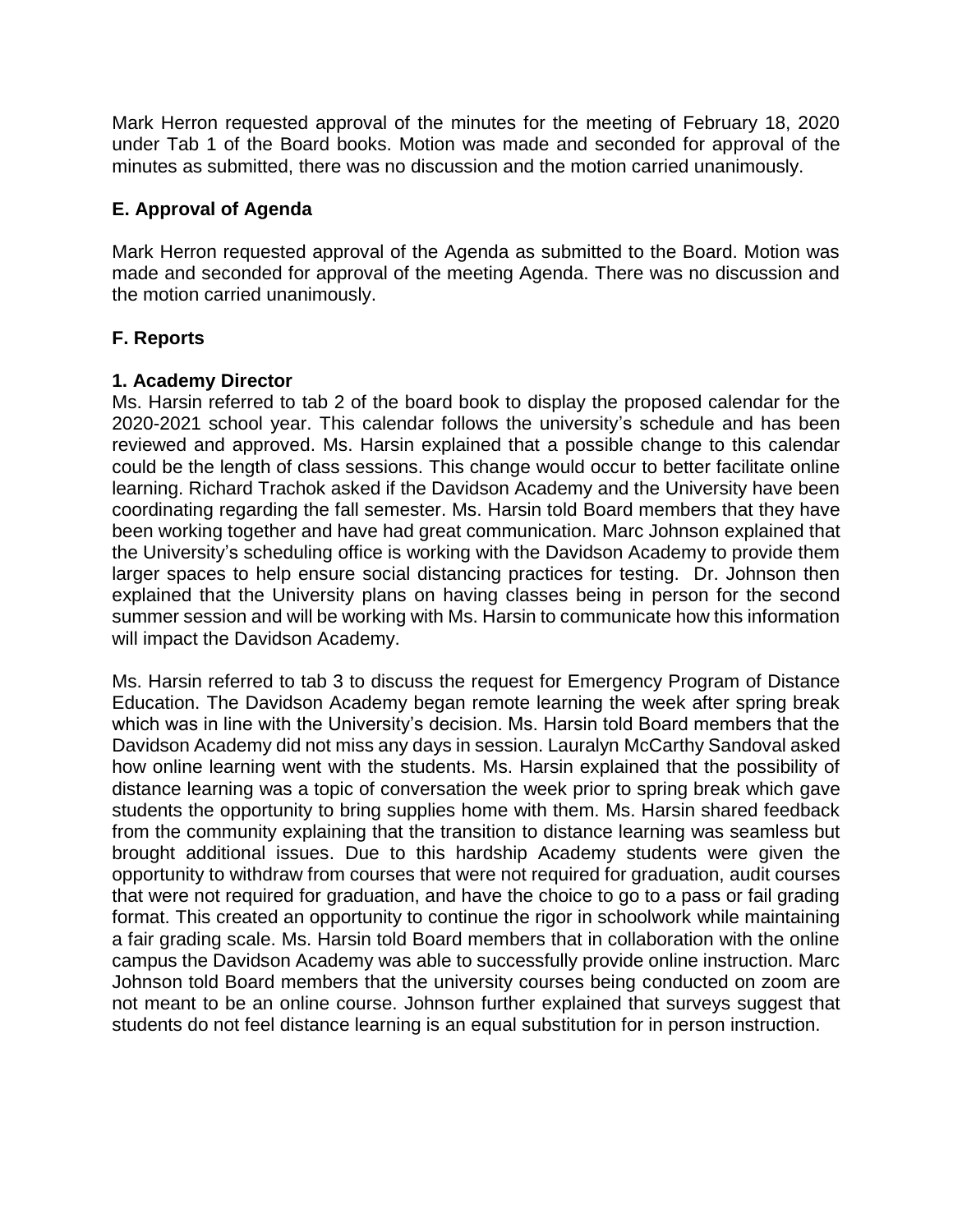Ms. Harsin referred to tab 4 regarding the pupil enrollment and attendance audit. This audit has been initiated and the documentation has been submitted. More information regarding the audit report will be included in the next meeting.

Ms. Harsin referred to tab 5 to present the class of 2020 Post-Secondary plans. The virtual graduation ceremony went well and provided an opportunity for people to observe from a far. Ms. Harsin explained that there may be a portion of students who defer their enrollment, but these decisions will be made on an individual basis. The Board was also presented with a list of schools in which the 23 graduates were accepted to attend. Mr. Krolicki asked what the students attending the University of Nevada, Reno plan on studying. Ms. Harsin explained that both students are STEM focused but neither have declared a major at this point.

Ms. Harsin referred to tab 6 to discuss the Presidential Scholarship. Emhyr Subramanian was selected as a finalist for this scholarship along with two other students from Nevada. Ms. Harsin told Board members that the Davidson Academy does not always graduate a Presidential Scholarship Finalist and that Emhyr represents the school very well.

## **2. Director of Online Learning**

Ms. Hawthorne referred to tab 7 of the board book to discuss updates for the Davidson Academy Online Campus. The online campus has seen 260 applications for the 2020- 2021 school year which is a 65% growth from a year ago. The deadline for applications was on April 15, 2020. Ms. Hawthorne explained that the online campus had to make adjustments to the application process because the March SAT was canceled. The adjustment allowed for a wide variety of assessments to be submitted which led to a larger number of applications. After reviewing the application 95 students were invited to assess. The online campus accepted 32 new students and an additional 7 students to the Explore program. The Explore program is for students who are not quite yet ready for the Academy but may be ready in the near future. Ms. Hawthorne explained that the online campus is still assessing students, and the total number of students enrolled will not be confirmed until the end of June.

Ms. Hawthorne told Board members that there is a shift in where applications are coming from. In 2019 a quarter of applications came from public schools while in 2020 over half of applicants came from public school students. In contrast, there was a decrease in the percentage of students coming from private schools from 2019 to 2020. Ms. McCarthy Sandoval asked if the numbers were down as well. Ms. Hawthorne responded by saying that both the number of applications and the percentages were down from private school students. Mr. Krolicki told the Board that he believes that the comfort level of online learning will likely lead to an increase in applicants for the next school year. Ms. Hawthorne stated that the year-over-year growth has been about 50% since year one. This is because the Davidson Academy Online campus has been specializing in distance learning for years, and the platform is different than what most people envision online education to be.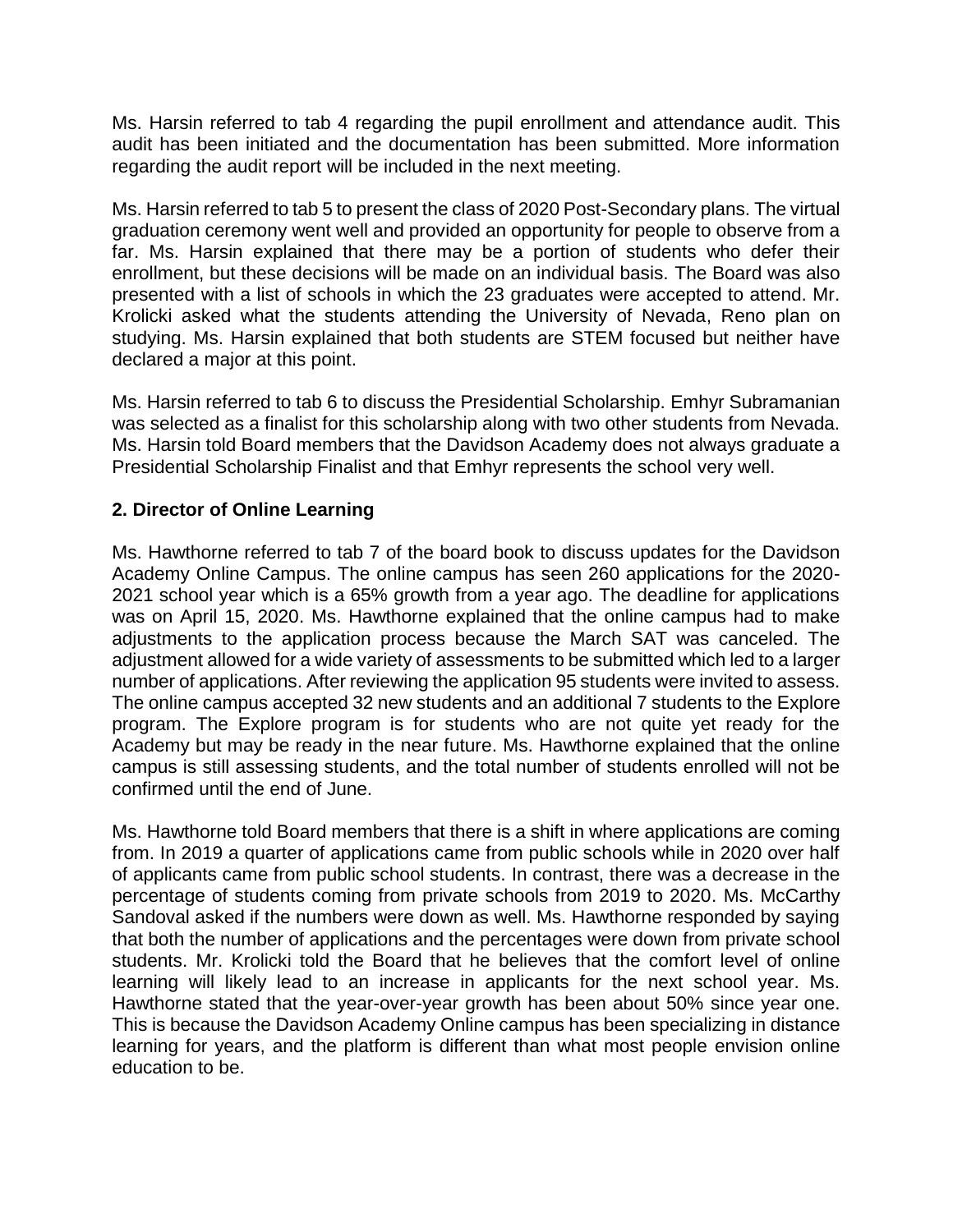The Davidson Academy Online campus had a senior night which celebrated the first two graduates from the online campus. Ms. Hawthorne told Board members that the summer retreat was canceled. This summer the Davidson Academy Online Campus is offering a health and fitness course which is required for graduation. Ms. Hawthorne informed Board members of a new welcome website that includes valuable information and has helped increase communication within the community.

### **3. Media and Outreach**

Ms. Hawthorne referred to tab 8 of the Board book to discuss media and outreach updates. The Davidson Academy was recognized on the Public Elites List that ranks schools based on their challenge index. The online campus is hosting a series of webinars talking about best practices in online learning. Some examples of these webinars are special education, world language, humanities, and social emotional learning.

### **G. General Business**

**1.** Board member and Chief Financial Officer for the Davidson Academy, Mark Herron, referred Board members to Tab 9 of the Board books for a copy of the audit engagement letter of April 27, 2020, from Holthouse Carlin &Van Trigt LLP for the fiscal year2019-20. Mr. Herron indicated that there is one change in the letter from the previous year that includes information on data privacy along with a nominal increase in fees of \$750. Mr. Herron advised that Holthouse Carlin &Van Trigt has completed the audit for the Davidson Academy in past years, knows the structure of the school, audit requirements of the State and can meet the timeline on completing the audit. Meeting Chair, Mark Herron requested approval of engagement of auditors Holthouse, Carlin and Van Trigt; motion was made and seconded. There was no further discussion by the Board; and the motion carried unanimously.

**2.** Board member and Chief Financial Officer for the Davidson Academy, Mark Herron, referred Board members to Tab 10 of the Board books for a copy of the Notice of Public Hearing, the Minutes from the hearing on May 11, 2020, and the Tentative Budget for the 2020-2021 school year. Mr. Herron noted that Karin Dixson, Controller for the Davidson Academy, was the person primarily responsible for drafting the tentative budget and that the state-mandated forms were utilized. He confirmed that the required public hearing for presentation of the budget had taken place on May 11, 2020, in a virtual setting. There were no comments from members of the public submitted. Mr. Herron commented on the current year's budget stating that with two months remaining this year's budget is within 2% of budgeted amount on payroll, health insurance cost increases have been modest, and there have been no unexpected capital expenses. Mr. Herron explained that this year's budget will not need to be revised by the Board.

The tentative budget was drafted using an estimated enrollment of 155 students for the Reno campus and 65 students attending the Online campus. The total tentative budget is \$5,863,000 which is an increase of \$700,000 year-over-year. The majority of this